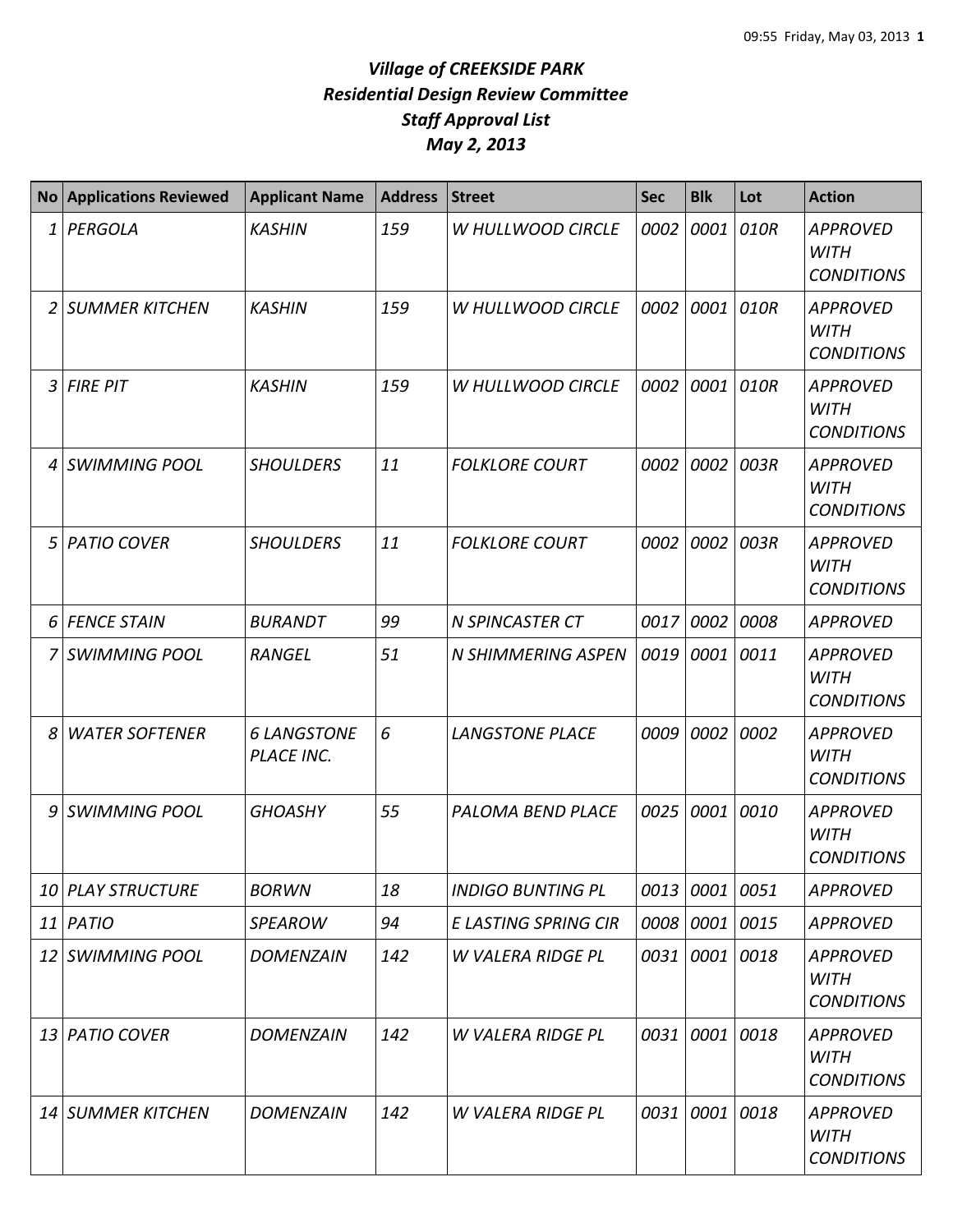| <b>No</b> | <b>Applications Reviewed</b> | <b>Applicant Name</b> | <b>Address</b> | <b>Street</b>             | <b>Sec</b> | <b>Blk</b>     | Lot  | <b>Action</b>                                       |
|-----------|------------------------------|-----------------------|----------------|---------------------------|------------|----------------|------|-----------------------------------------------------|
| 15        | <b>FENCE</b>                 | SAMALA                | 6              | <b>FREESTONE STREAM</b>   | 0015       | 0005           | 0012 | <b>APPROVED</b>                                     |
| 16        | <b>GENERATOR</b>             | <b>CLARK</b>          | 15             | <b>W LASTING SPRING</b>   | 0008       | 0002           | 0016 | <b>APPROVED</b><br><b>WITH</b><br><b>CONDITIONS</b> |
| 17        | <b>TREE REMOVAL</b>          | <b>ROBLEDO</b>        | $\overline{3}$ | <b>SAGE SPARROW CT.</b>   | 0011       | 0003           | 0031 | <b>APPROVED</b>                                     |
| 18        | <b>FENCE</b>                 | <b>SMITH</b>          | 58             | N ARROW CANYON            | 0003       | 0002           | 0001 | <b>APPROVED</b><br><b>WITH</b><br><b>CONDITIONS</b> |
| 19        | <b>PLAY STRUCTURE</b>        | <b>CRENSHAW</b>       | 11             | <b>INDIGO BUNTING PL</b>  | 0013       | 0001           | 0047 | <b>APPROVED</b>                                     |
| 20        | <b>PLAY STRUCTURE</b>        | <b>WHITWORTH</b>      | 11             | <b>SPINCASTER DRIVE</b>   | 0030       | 0001 0032      |      | <b>APPROVED</b>                                     |
| 21        | <b>SHUTTER</b>               | <b>GUZMAN</b>         | 71             | <b>N BACOPA DRIVE</b>     | 0007       | 0006 0006      |      | <b>APPROVED</b><br><b>WITH</b><br><b>CONDITIONS</b> |
| 22        | <b>SWIMMING POOL</b>         | <b>VILLEGAS</b>       | 31             | <b>SPINCASTER DRIVE</b>   | 0030       | 0001           | 0035 | <b>APPROVED</b><br><b>WITH</b><br><b>CONDITIONS</b> |
| 23        | PERGOLA                      | <b>VILLEGAS</b>       | 31             | <b>SPINCASTER DRIVE</b>   | 0030       | 0001           | 0035 | <b>APPROVED</b><br><b>WITH</b><br><b>CONDITIONS</b> |
| 24        | SUMMER KITCHEN               | <b>VILLEGAS</b>       | 31             | <b>SPINCASTER DRIVE</b>   | 0030       | 0001 0035      |      | <b>APPROVED</b><br><b>WITH</b><br><b>CONDITIONS</b> |
| 25        | <b>SWIMMING POOL</b>         | <b>WATSON</b>         | 63             | E HULLWOOD CIRCLE         | 0002       | 0002           | 0013 | <b>APPROVED</b><br><b>WITH</b><br><b>CONDITIONS</b> |
|           | $26$ FIRE PIT                | <b>WATSON</b>         | 63             | E HULLWOOD CIRCLE         |            | 0002 0002 0013 |      | <b>APPROVED</b><br><b>WITH</b><br><b>CONDITIONS</b> |
| 27        | <b>GENERATOR</b>             | <b>MILLER</b>         | 10             | <b>PICTURE ROCK PLACE</b> | 0014       | 0002 0013      |      | <b>APPROVED</b><br>WITH<br><b>CONDITIONS</b>        |
| 28        | PERGOLA                      | <b>SCARDINO</b>       | 99             | <b>E COVE VIEW TRAIL</b>  |            | 0006 0001 0052 |      | <b>APPROVED</b><br><b>WITH</b><br><b>CONDITIONS</b> |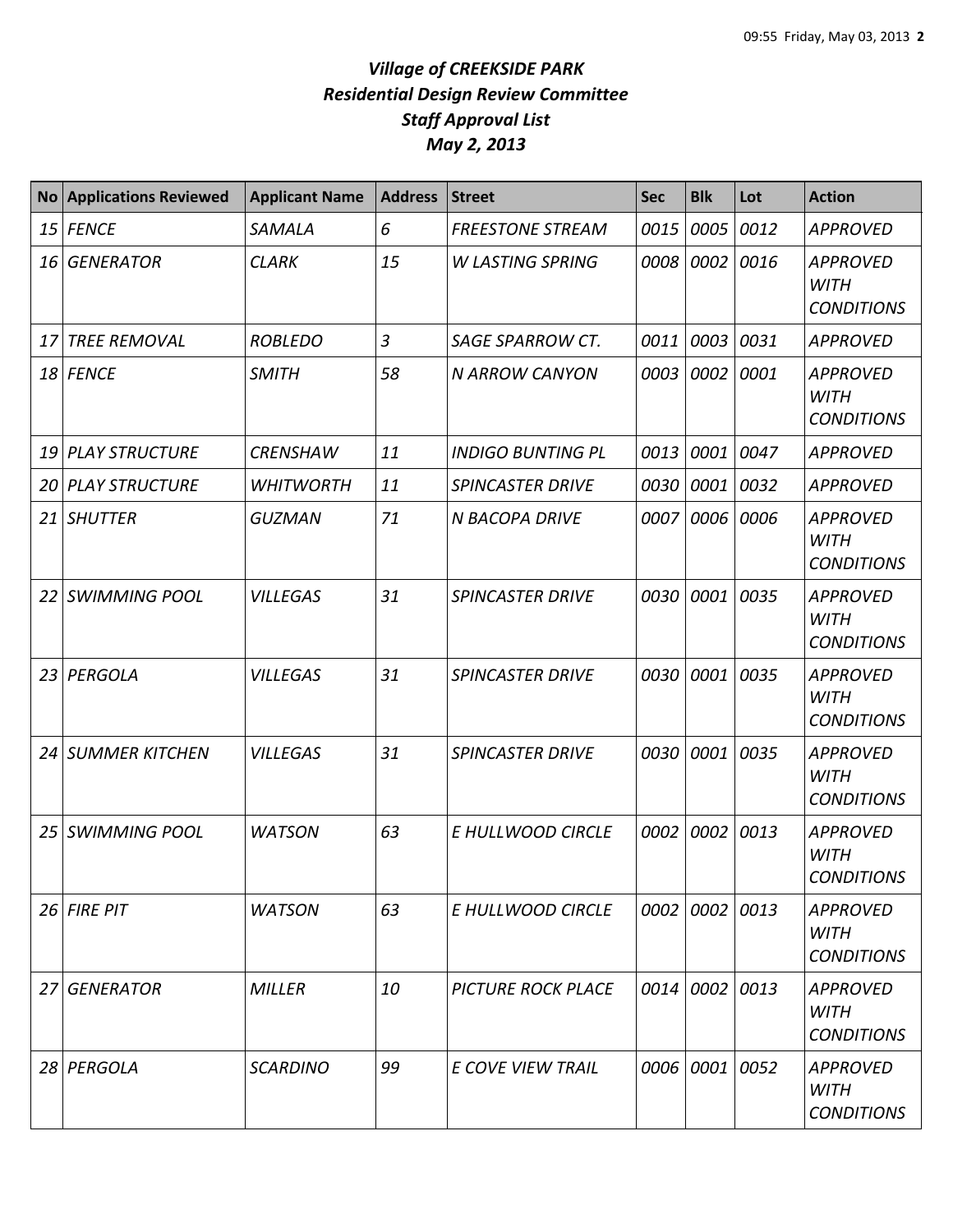| <b>No</b>       | <b>Applications Reviewed</b> | <b>Applicant Name</b> | <b>Address</b> | <b>Street</b>              | <b>Sec</b> | <b>Blk</b>     | Lot       | <b>Action</b>                                       |
|-----------------|------------------------------|-----------------------|----------------|----------------------------|------------|----------------|-----------|-----------------------------------------------------|
| 29              | <b>SUMMER KITCHEN</b>        | <b>SCARDINO</b>       | 99             | <b>E COVE VIEW TRAIL</b>   | 0006       | 0001           | 0052      | <b>APPROVED</b><br><b>WITH</b><br><b>CONDITIONS</b> |
| 30 <sup>1</sup> | PATIO                        | <b>SCARDINO</b>       | 99             | E COVE VIEW TRAIL          | 0006       | 0001 0052      |           | <b>APPROVED</b>                                     |
| 31              | <b>SUMMER KITCHEN</b>        | <b>DOLAN</b>          | 131            | <b>W CRESTA BEND PLACE</b> | 0018       | 0001 0044      |           | <b>APPROVED</b><br><b>WITH</b><br><b>CONDITIONS</b> |
| 32 I            | <b>PLAY STRUCTURE</b>        | <b>GUTIERREZ</b>      | 10             | PLEASANT POINT PL          | 0008       | 0001 0050      |           | <b>APPROVED</b><br><b>WITH</b><br><b>CONDITIONS</b> |
| 33              | <b>SWIMMING POOL</b>         | <b>EPTON</b>          | 106            | <b>W ARBRO CAMP CIR</b>    | 0004       | 0003 0024      |           | <b>APPROVED</b><br><b>WITH</b><br><b>CONDITIONS</b> |
| 34              | <b>FIRE PIT</b>              | <b>EPTON</b>          | 106            | <b>W ARBOR CAMP CIR</b>    | 0004       |                | 0003 0024 | <b>APPROVED</b><br><b>WITH</b><br><b>CONDITIONS</b> |
| 35              | <b>SUMMER KITCHEN</b>        | <b>EPTON</b>          | 106            | <b>W ARBOR CAMP CIR</b>    | 0004       | 0003           | 0024      | <b>APPROVED</b><br><b>WITH</b><br><b>CONDITIONS</b> |
| 36              | <b>SWIMMING POOL</b>         | <b>ZACCARIAS</b>      | 98             | <b>LINDENBERRY CIRCLE</b>  | 0027       |                | 0001 0047 | <b>APPROVED</b><br><b>WITH</b><br><b>CONDITIONS</b> |
|                 | 37 SWIMMING POOL             | <b>CHRISTIAN</b>      | 83             | <b>S SPINCASTER COURT</b>  | 0017       | 0002           | 0004      | <b>APPROVED</b><br><b>WITH</b><br><b>CONDITIONS</b> |
| 38 I            | <b>SWIMMING POOL</b>         | <b>PSIHAS</b>         | 62             | <b>N MARSHSIDE PLACE</b>   | 0021       | 0002 0039      |           | <b>APPROVED</b><br><b>WITH</b><br><b>CONDITIONS</b> |
|                 | 39 PERGOLA                   | <b>CRIBARI</b>        | 134            | <b>S ARROW CANYON CIR</b>  |            | 0003 0001 0021 |           | <b>APPROVED</b><br><b>WITH</b><br><b>CONDITIONS</b> |
|                 | 40 SUMMER KITCHEN            | <b>CRIBARI</b>        | 134            | <b>S ARROW CANYON CIR</b>  | 0003       | 0001 0021      |           | <b>APPROVED</b><br><b>WITH</b><br><b>CONDITIONS</b> |
|                 | 41 SUMMER KITCHEN            | <b>WADE</b>           | 66             | <b>PALOMA SPRINGS DR</b>   |            | 0026 0002 0001 |           | <b>APPROVED</b><br><b>WITH</b><br><b>CONDITIONS</b> |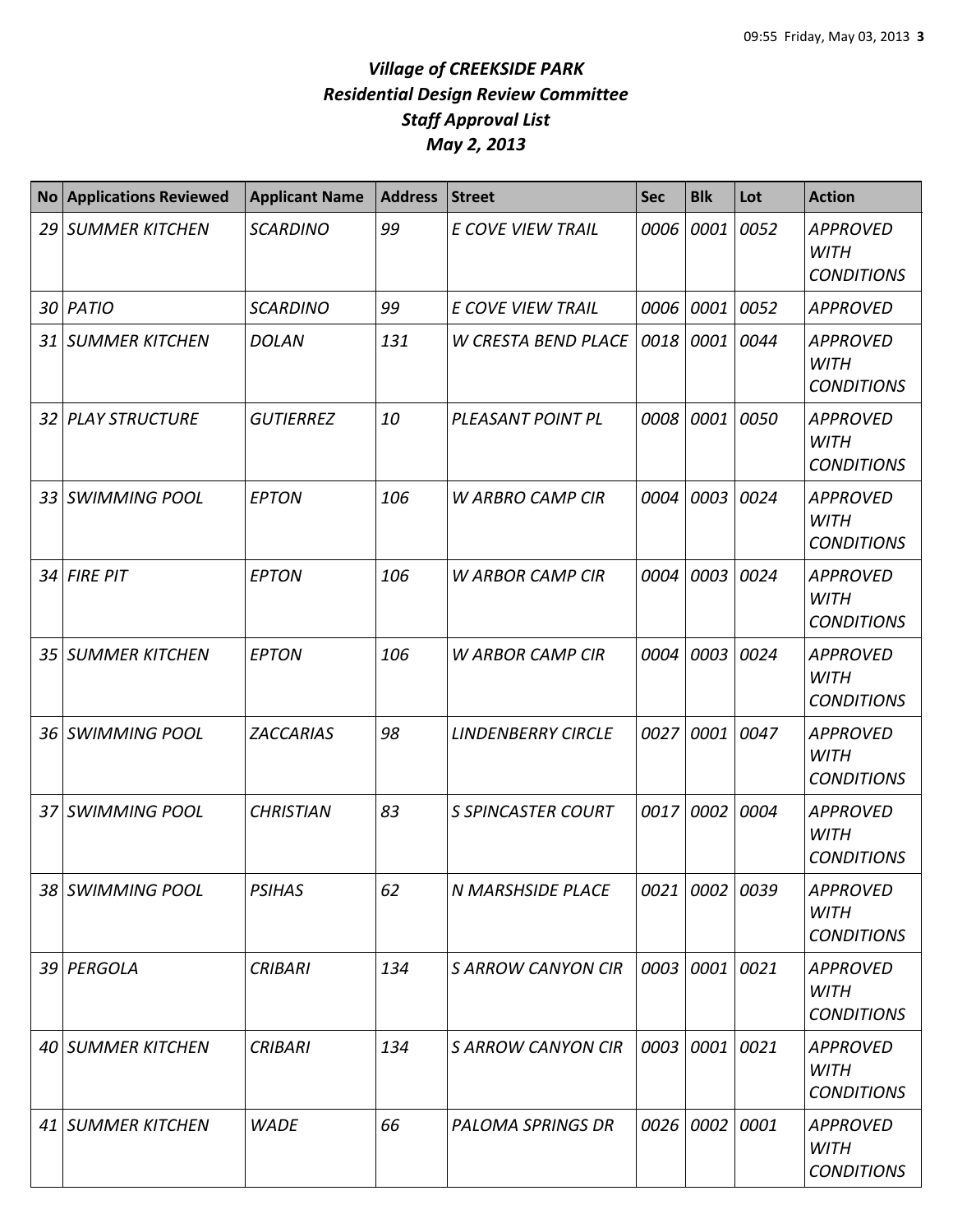| <b>No</b> | <b>Applications Reviewed</b> | <b>Applicant Name</b> | <b>Address</b> | <b>Street</b>               | <b>Sec</b> | <b>Blk</b>     | Lot       | <b>Action</b>                                       |
|-----------|------------------------------|-----------------------|----------------|-----------------------------|------------|----------------|-----------|-----------------------------------------------------|
| 42        | <b>FIREPLACE</b>             | <b>WADE</b>           | 66             | <b>PALOMA SPRINGS DR</b>    | 0026       | 0002           | 0001      | <b>APPROVED</b><br><b>WITH</b><br><b>CONDITIONS</b> |
| 43        | <b>SWIMMING POOL</b>         | <b>PEARSON</b>        | 23             | <b>PRAIRIE FALCON CT</b>    | 0012       |                | 0001 0027 | <b>APPROVED</b><br><b>WITH</b><br><b>CONDITIONS</b> |
| 44        | <b>FENCE STAIN</b>           | <b>MONTANER</b>       | 130            | N SAGE SPARROW CIR          | 0011       | 0004           | 0028      | <b>APPROVED</b>                                     |
| 45        | <b>COLOR CHANGE</b>          | <b>JACKSON</b>        | $\overline{z}$ | <b>BLUE MESA COURT</b>      | 0025       | 0001           | 0019      | <b>APPROVED</b>                                     |
| 46        | <b>SWIMMING POOL</b>         | HELLAIL               | 75             | <b>S FREEMONT RIDGE</b>     | 0023       | 0002           | 0002      | <b>APPROVED</b><br><b>WITH</b><br><b>CONDITIONS</b> |
| 47        | PERGOLA                      | <b>HELLAIL</b>        | 75             | <b>S FREEMONT RIDGE</b>     | 0023       | 0002           | 0002      | <b>APPROVED</b><br><b>WITH</b><br><b>CONDITIONS</b> |
| 48        | <b>GAS LINE</b>              | <b>RYAN</b>           | 50             | <b>MOHAWK PATH PLACE</b>    | 0006       | 0002           | 0004      | <b>APPROVED</b><br><b>WITH</b><br><b>CONDITIONS</b> |
| 49        | <b>BASKETBALL GOAL</b>       | <b>BOWERS</b>         | 18             | <b>WANING MOON DR</b>       | 0030       | 0001           | 0006      | <b>APPROVED</b><br><b>WITH</b><br><b>CONDITIONS</b> |
| 50        | <b>PUTTING GREEN</b>         | <b>BOWERS</b>         | 18             | <b>WANING MOON DR</b>       | 0030       | 0001 0006      |           | <b>APPROVED</b><br><b>WITH</b><br><b>CONDITIONS</b> |
| 51        | <b>SWIMMING POOL</b>         | <b>DOMINGUEZ</b>      | 158            | <b>TORTOISE CREEK WAY</b>   | 0008       |                | 0003 0010 | <b>APPROVED</b><br><b>WITH</b><br><b>CONDITIONS</b> |
| 52        | <b>PATIO COVER</b>           | <b>DOMINGUEZ</b>      | 158            | <b>TORTOISE CREEK WAY</b>   | 0008       | 0003 0010      |           | <b>APPROVED</b><br><b>WITH</b><br><b>CONDITIONS</b> |
|           | 53 SWIMMING POOL             | <b>ESTRADA</b>        | $\overline{7}$ | <b>MEADOW OWL PLACE</b>     | 0027       | 0002           | 0018      | <b>APPROVED</b><br><b>WITH</b><br><b>CONDITIONS</b> |
| 54        | <b>FENCE STAIN</b>           | <b>FREEMAN</b>        | 11             | <b>WANING MOON DRIVE</b>    | 0030       | 0001 0012      |           | <b>APPROVED</b>                                     |
| 55        | PATIO                        | <b>CHECHERIN</b>      | 55             | <b>W LASTING SPRING CIR</b> | 0008       | 0002 0021      |           | <b>APPROVED</b>                                     |
| 56        | PERGOLA                      | <b>SCOTT</b>          | 50             | <b>LINDENBERRY CIRCLE</b>   | 0027       | 0001 0059      |           | <b>APPROVED</b>                                     |
|           | 57 PLAY STRUCTURE            | <b>OBERTON</b>        | $\mathfrak{Z}$ | <b>BLACK SPRUCE COURT</b>   |            | 0018 0001 0083 |           | <b>APPROVED</b>                                     |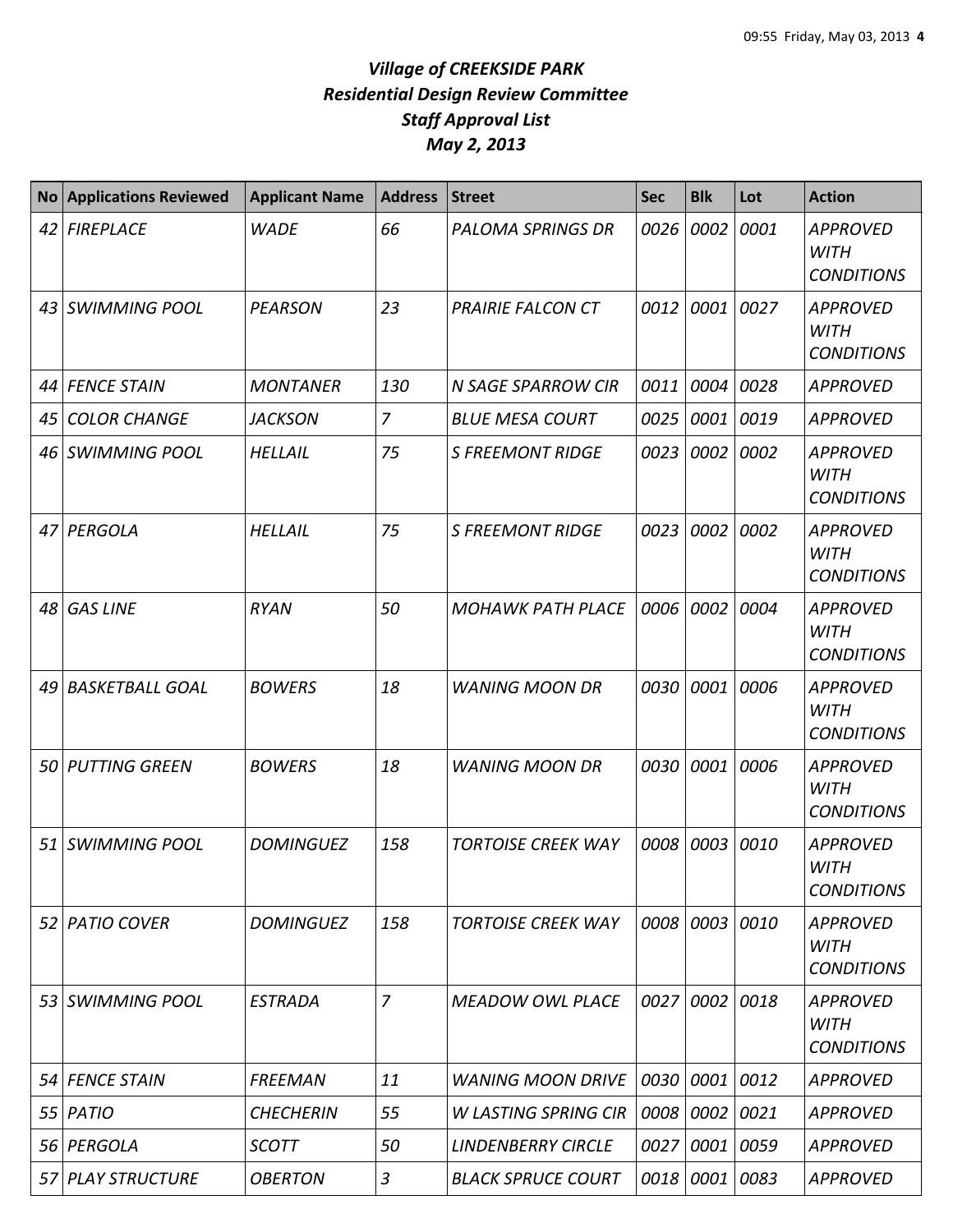| <b>No</b> | <b>Applications Reviewed</b> | <b>Applicant Name</b> | <b>Address</b> | <b>Street</b>             | <b>Sec</b> | <b>Blk</b>     | Lot  | <b>Action</b>                                       |
|-----------|------------------------------|-----------------------|----------------|---------------------------|------------|----------------|------|-----------------------------------------------------|
| 58 I      | <b>SWIMMING POOL</b>         | <b>MOCTEZUMA</b>      | 18             | <b>MARIN CREEK PLACE</b>  | 0022       | 0001           | 0017 | <b>APPROVED</b><br><b>WITH</b><br><b>CONDITIONS</b> |
|           | 59 PERGOLA                   | <b>MOCTEZUMA</b>      | 18             | <b>MARIN CREEK PLACE</b>  | 0022       | 0001           | 0017 | <b>APPROVED</b><br><b>WITH</b><br><b>CONDITIONS</b> |
|           | <b>60 SUMMER KITCHEN</b>     | <b>MOCTEZUMA</b>      | 18             | <b>MARIN CREEK PLACE</b>  | 0022       | 0001           | 0017 | <b>APPROVED</b><br><b>WITH</b><br><b>CONDITIONS</b> |
| 61        | <b>SWIMMING POOL</b>         | PARKMAN               | 11             | <b>PAINTED POST PLACE</b> | 0029       | 0002           | 0022 | <b>APPROVED</b><br><b>WITH</b><br><b>CONDITIONS</b> |
| 62        | <b>PATIO COVER</b>           | <b>PARKMAN</b>        | 11             | <b>PAINTED POST PLACE</b> | 0029       | 0002           | 0022 | <b>APPROVED</b><br><b>WITH</b><br><b>CONDITIONS</b> |
| 63        | <b>SWIMMING POOL</b>         | <b>SCARDINO</b>       | 99             | E COVE VIEW TRAIL         |            | 0006 0001      | 0052 | <b>APPROVED</b><br><b>WITH</b><br><b>CONDITIONS</b> |
| 64        | PATIO                        | <b>COWHER</b>         | 38             | <b>BRAKENDALE PLACE</b>   | 0018       | 0001           | 0024 | <b>APPROVED</b>                                     |
| 65        | <b>SWIMMING POOL</b>         | <b>DIFULGO</b>        | 94             | <b>SPINCASTER DRIVE</b>   | 0017       | 0001           | 0005 | <b>APPROVED</b><br><b>WITH</b><br><b>CONDITIONS</b> |
| 66        | PERGOLA                      | <b>DIFULGO</b>        | 94             | <b>SPINCASTER DRIVE</b>   | 0017       | 0001           | 0005 | <b>APPROVED</b><br><b>WITH</b><br><b>CONDITIONS</b> |
|           | 67 FIRE PIT                  | <b>DIFULGO</b>        | 94             | <b>SPINCASTER DRIVE</b>   |            | 0017 0001 0005 |      | <b>APPROVED</b><br><b>WITH</b><br><b>CONDITIONS</b> |
| 68        | <b>COLOR CHANGE</b>          | <b>BURNS</b>          | $\mathfrak{Z}$ | S SAGE SPARROW CIR        | 0011       | 0003           | 0005 | <b>APPROVED</b>                                     |
|           | 69 POOL BATH                 | LAVALLE               | 7412           | <b>LAKE PALOMA TRAIL</b>  | 0011       | 0001           | 0013 | <b>APPROVED</b><br><b>WITH</b><br><b>CONDITIONS</b> |
|           | 70 SWIMMING POOL             | <b>POPE</b>           | 98             | E COVE VIEW TRAIL         |            | 0006 0001      | 0088 | <b>APPROVED</b><br><b>WITH</b><br><b>CONDITIONS</b> |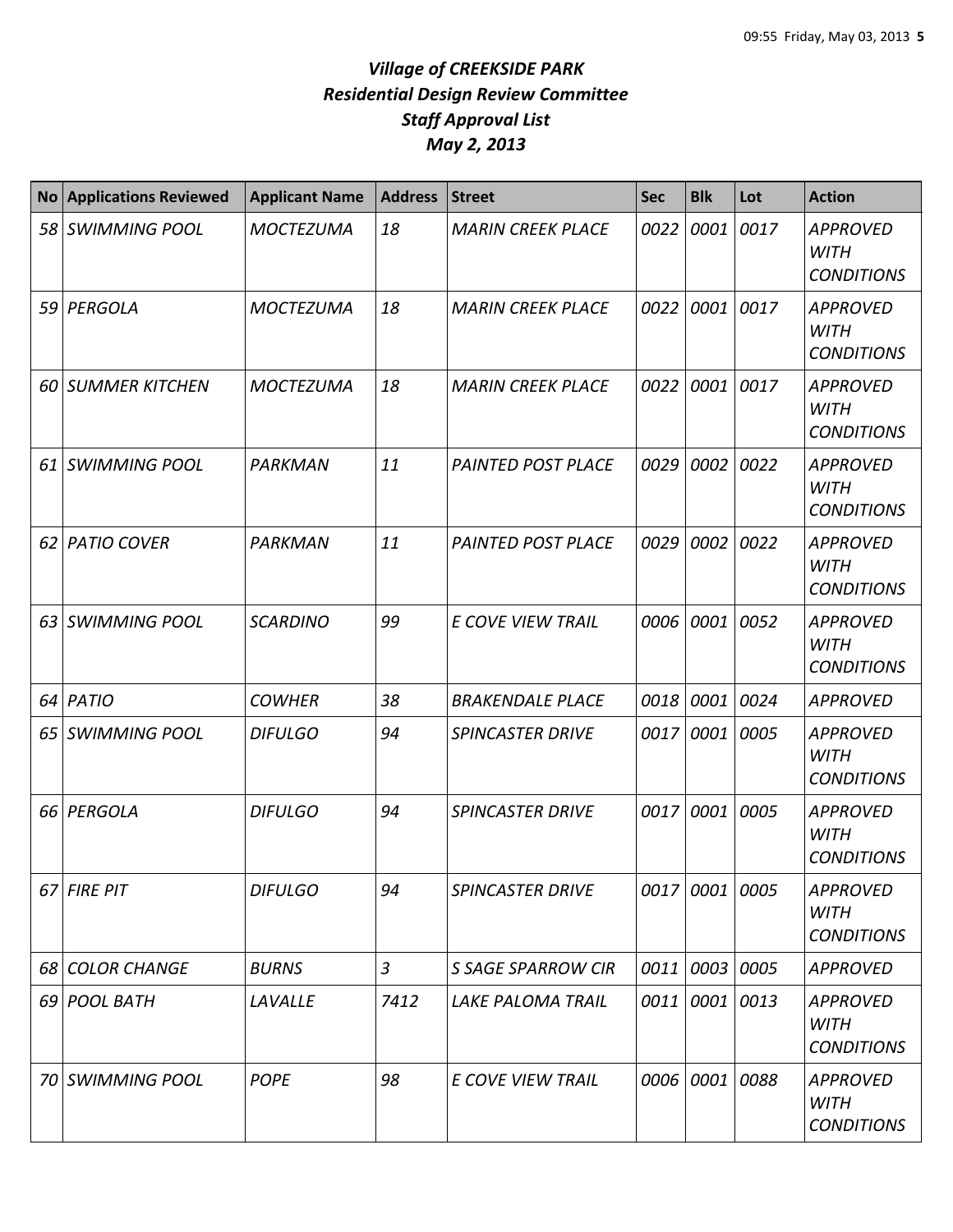| <b>No</b> | <b>Applications Reviewed</b> | <b>Applicant Name</b> | <b>Address</b> | <b>Street</b>             | <b>Sec</b> | <b>Blk</b>     | Lot       | <b>Action</b>                                       |
|-----------|------------------------------|-----------------------|----------------|---------------------------|------------|----------------|-----------|-----------------------------------------------------|
| 71        | <b>FIRE PIT</b>              | <b>POPE</b>           | 98             | E COVE VIEW TRAIL         | 0006       | 0001           | 0088      | <b>APPROVED</b><br><b>WITH</b><br><b>CONDITIONS</b> |
|           | 72 SUMMER KITCHEN            | <b>POPE</b>           | 98             | <b>E COVE VIEW TRAIL</b>  | 0006       | 0001 0088      |           | <b>APPROVED</b><br><b>WITH</b><br><b>CONDITIONS</b> |
| 73        | <b>SWIMMING POOL</b>         | <b>LOMELIN</b>        | 35             | PALOMA BEND PLACE         | 0025       | 0001           | 0005      | <b>APPROVED</b><br><b>WITH</b><br><b>CONDITIONS</b> |
| 74        | <b>SWIMMING POOL</b>         | NIZ/HIDALGO           | 10             | <b>RANCHERS TRAIL</b>     | 0024       |                | 0001 0030 | <b>APPROVED</b><br><b>WITH</b><br><b>CONDITIONS</b> |
| 75        | <b>SWIMMING POOL</b>         | <b>RIOS</b>           | 30             | <b>GRANITE PATH</b>       | 0004       | 0003 0001      |           | <b>APPROVED</b><br><b>WITH</b><br><b>CONDITIONS</b> |
| 76 I      | <b>PATIO COVER</b>           | <b>RIOS</b>           | 30             | <b>GRANITE PATH</b>       | 0004       | 0003 0001      |           | <b>APPROVED</b><br><b>WITH</b><br><b>CONDITIONS</b> |
| 77        | PATIO                        | <b>HAWKINS</b>        | 23             | <b>RANCHERS TRAIL</b>     | 0024       |                | 0001 0027 | <b>APPROVED</b>                                     |
| 78        | PERGOLA                      | <b>HAWKINS</b>        | 23             | <b>RANCHERS TRAIL</b>     | 0024       | 0001 0027      |           | <b>APPROVED</b><br><b>WITH</b><br><b>CONDITIONS</b> |
| 79 I      | <b>FIREPLACE</b>             | <b>HAWKINS</b>        | 23             | <b>RANCHERS TRAIL</b>     | 0024       |                | 0001 0027 | <b>APPROVED</b><br><b>WITH</b><br><b>CONDITIONS</b> |
|           | 80 SWIMMING POOL             | <b>GUY</b>            | 259            | <b>NEW HARMONY TRAIL</b>  |            | 0014 0005 0003 |           | <b>APPROVED</b><br><b>WITH</b><br><b>CONDITIONS</b> |
|           | 81 FENCE/GATE                | <b>DUKE</b>           | 99             | <b>WADING POND CIRCLE</b> |            | 0008 0001 0025 |           | <b>APPROVED</b><br><b>WITH</b><br><b>CONDITIONS</b> |
|           | 82 PATIO COVER               | <b>SHIPLEY</b>        | 142            | <b>BAUER POINT CIRCLE</b> |            | 0006 0001 0077 |           | <b>APPROVED</b><br><b>WITH</b><br><b>CONDITIONS</b> |
| 83        | <b>FIREPLACE</b>             | <b>SHIPLEY</b>        | 142            | <b>BAUER POINT CIRCLE</b> |            | 0006 0001 0077 |           | <b>APPROVED</b><br><b>WITH</b><br><b>CONDITIONS</b> |